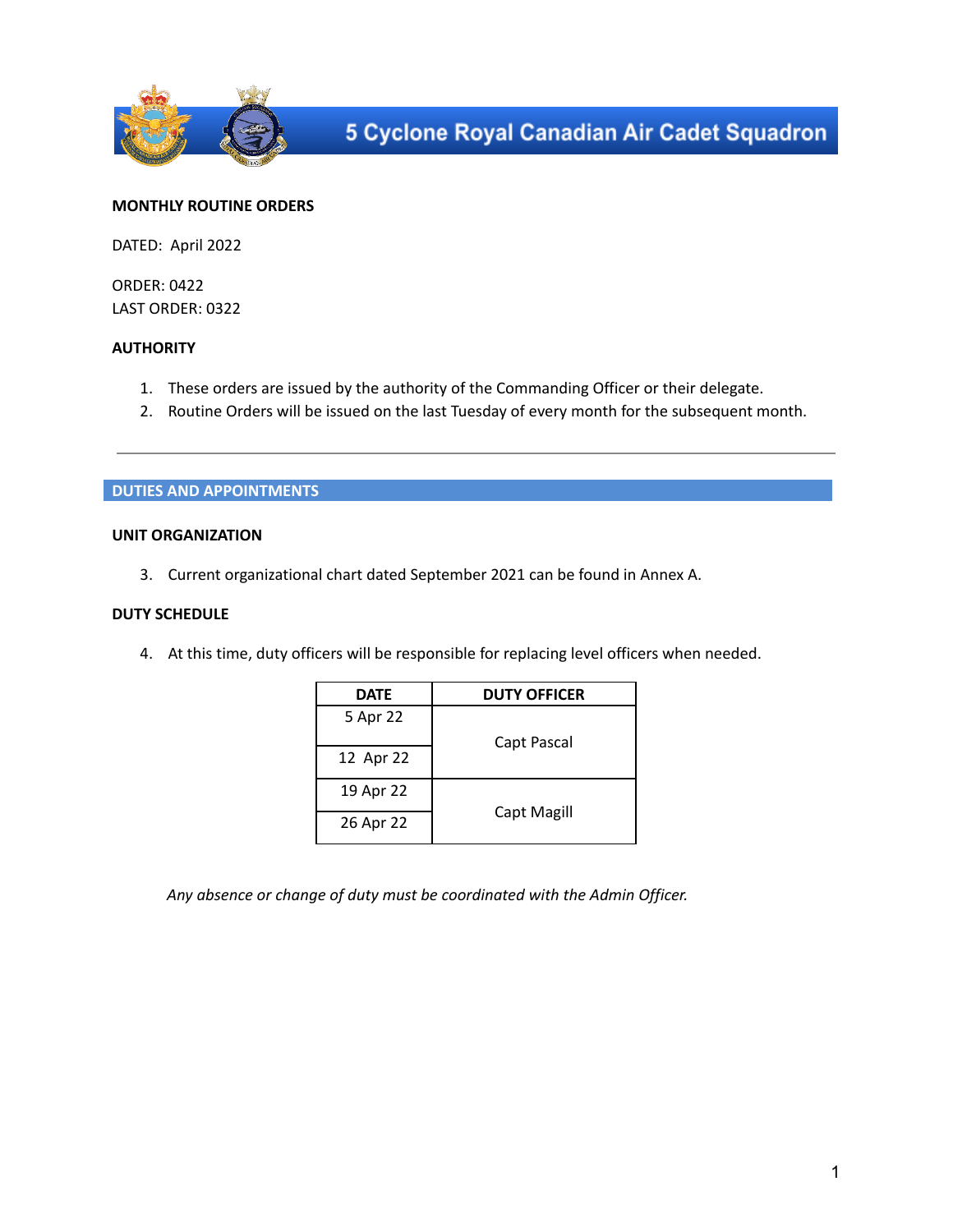# **TAKEN ON STRENGTH (TOS)**

5. The following cadet has been Taken On Strength (TOS):

| Last Name | <b>First</b><br><b>Initial</b> | Rank | Date      | <b>Transfer</b><br>from Unit |
|-----------|--------------------------------|------|-----------|------------------------------|
| Bakavoko  |                                | Cdt  | 3 Mar 22  | Nil                          |
| Cheriai   | А                              | Cdt  | 23 Mar 22 | Nil                          |

*Current strength of the squadron stands at 48 cadets*

# **STRUCK OFF STRENGTH (SOS)**

6. The following cadets have been Struck Off Strength (SOS):

| <b>Last Name</b> | <b>First Initial</b> |
|------------------|----------------------|
| Bakana           |                      |
| Fantham          |                      |
| <b>Matamoros</b> |                      |
| Novokchanova     |                      |
| White            |                      |

### **PROMOTIONS**

- 7. There were no officer promotions in March.
- 8. The following cadets were promoted in March.

| <b>Last Name</b> | <b>First Initial</b> | <b>Rank</b> |
|------------------|----------------------|-------------|
| Laporte          |                      | LAC         |
| Van De Visch     |                      | LAC         |
| White            |                      | LAC         |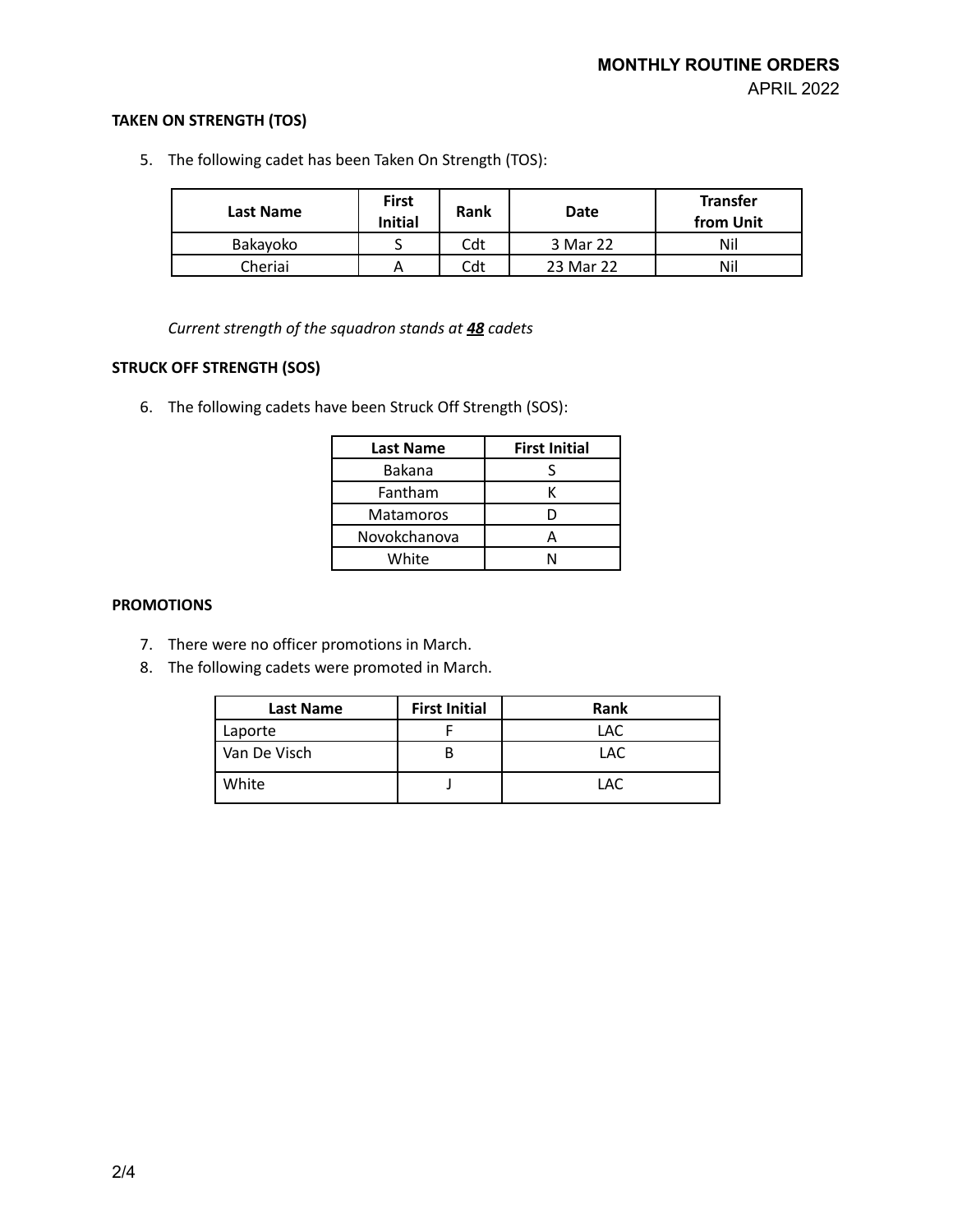## **APPOINTMENTS**

| Rank            | <b>Last Name</b>   | <b>Position</b>                 |
|-----------------|--------------------|---------------------------------|
| WO <sub>2</sub> | Young              | Deputy Cadet Commander          |
| WO <sub>2</sub> | MacDonald          | <b>Squadron Warrant Officer</b> |
| WO <sub>2</sub> | Yakabuski          | Flight 1 Commander              |
| FSgt            | Montreuil          | Flight 1 2IC                    |
| WO <sub>2</sub> | Lemay              | Flight 2 Commander              |
| FSgt            | Walsh              | Flight 2 2IC                    |
| FSgt            | Pershick           | <b>Training NCM</b>             |
| FSgt            | <b>Desrochers</b>  | Level 1 NCM                     |
| FSgt            | Prévost            | Level 2 NCM                     |
| FSgt            | Choinière-Bélanger | Level 3 NCM                     |
| FSgt            | Weiher             | Level 4 NCM                     |
| WO <sub>2</sub> | Yakabuski          | <b>Drill Team Commander</b>     |
| WO1             | Nadeau             | Drill Team 2IC                  |

9. The following senior cadets have been appointed (secondary appointments in *Italics*).

# **ROUTINE ITEMS**

# **UPCOMING EVENTS**

10. The calendar of events is located at: <https://www.5cycloneaircadets.ca/calendar.html>

# **TEAM ACTIVITIES**

- 11. The Squadron Teams will practice as follows:
	- a. **Ground School:** Wednesday, 1830-2000hrs **online;**
	- b. **Drill Team:** Thursdays, 1900-2100hrs at Ecole Secondaire Catholique Embrun;
	- c. **Marksmanship:** Saturdays, 1500-1800hrs at Paul-Émile Lévesque Centre ;
	- d. **Band (Pipes and Drums):** Write to [5aviation@cadets.gc.ca](mailto:5aviation@cadets.gc.ca) to register; and
	- e. **Scheduling Changes:** Consult the weekly announcements for any changes to the current schedule and vaccination requirements for each training location.

#### **FORECASTED ACTIVITIES**

12. The following activities are upcoming:

| Date       | <b>Activity</b>   |
|------------|-------------------|
| Spring FTX | 30 Apr - 1 May 22 |

#### **TUESDAY TRAINING NIGHT SCHEDULE**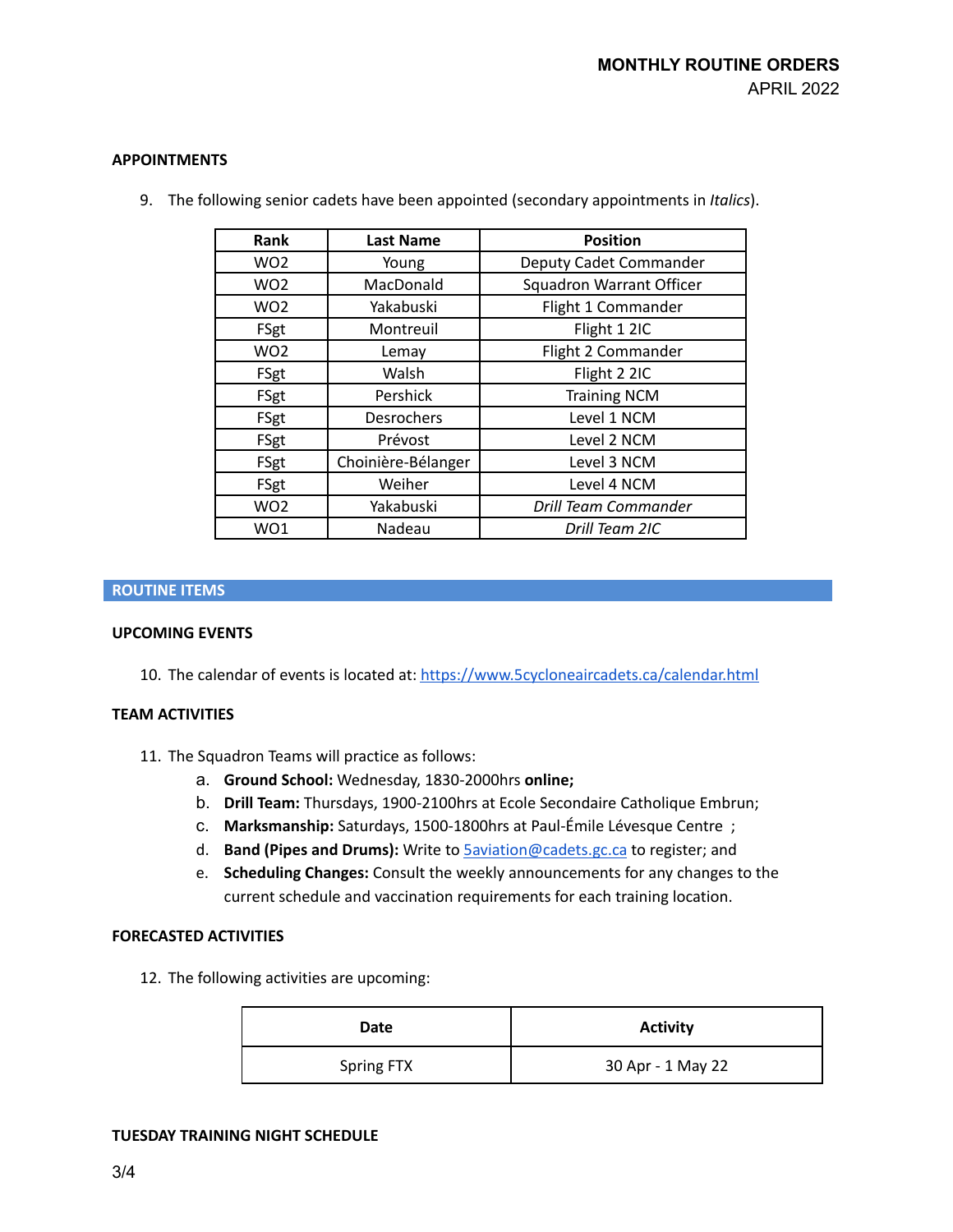13. Refer to <https://www.5cycloneaircadets.ca/training-schedule.html>

### **SALUTING ZONES**

14. Inside École secondaire catholique Embrun , there are no saluting zones. Headdress will be removed inside École secondaire catholique Embrun

### **DRESS**

- 15. As per A-CR-CCO-100/AG-001, Cadet and Junior Canadian Rangers Dress Instructions, order of dress for the cadets will be C5.
- 16. As per CAF Dress Instructions, dress of the day for CAF members will be CADPAT.
- 17. For information regarding orders of dress, visit: <https://www.5cycloneaircadets.ca/orders-of-dress.html>

## **ANNOUNCEMENTS AND NOTICES**

## **ROUTINE ORDERS**

- 18. A reminder that Routine Orders (ROs) are supplementary orders issued by the Commanding Officer to keep all unit personnel current with directives and information. ROs will contain new information monthly, thus all unit personnel shall read and be knowledgeable with each new RO issued.
- 19. Weekly Announcements can be found online at <https://www.5cycloneaircadets.ca/weekly-announcements>
- 20. Any questions related to points seen in these ROs can be addressed appropriately through the chain of command.

*// Original signed //*

**Christine Martel** Captain Commanding Officer

Annexes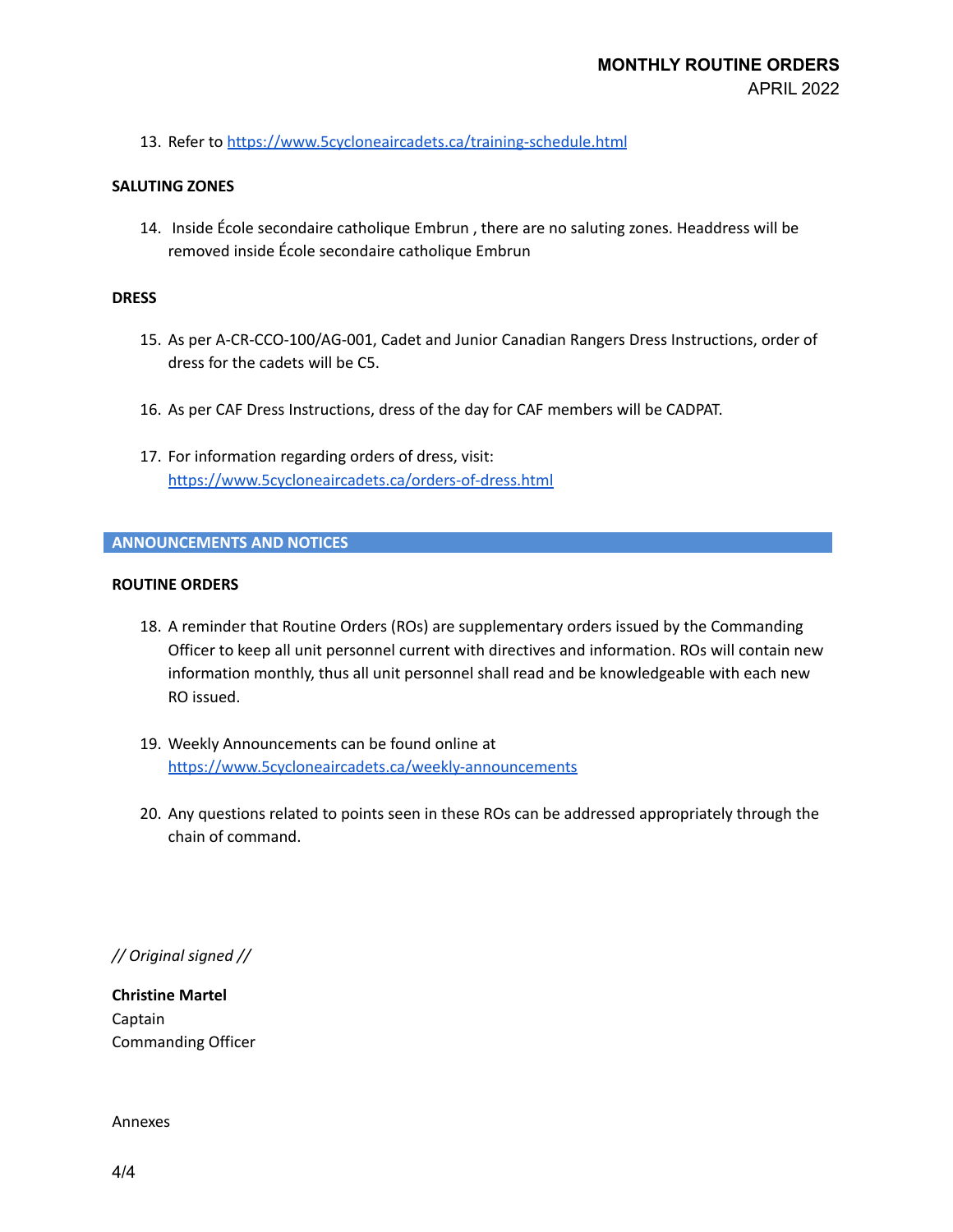Annex A - 5 Sqn Organization Chart - Senior Cadets

Annex B - 5 Sqn Organization Chart - Staff

Distribution List

Action Duty Officer

Info Staff Cadets (via website) Parents (via website) Sponsoring Committee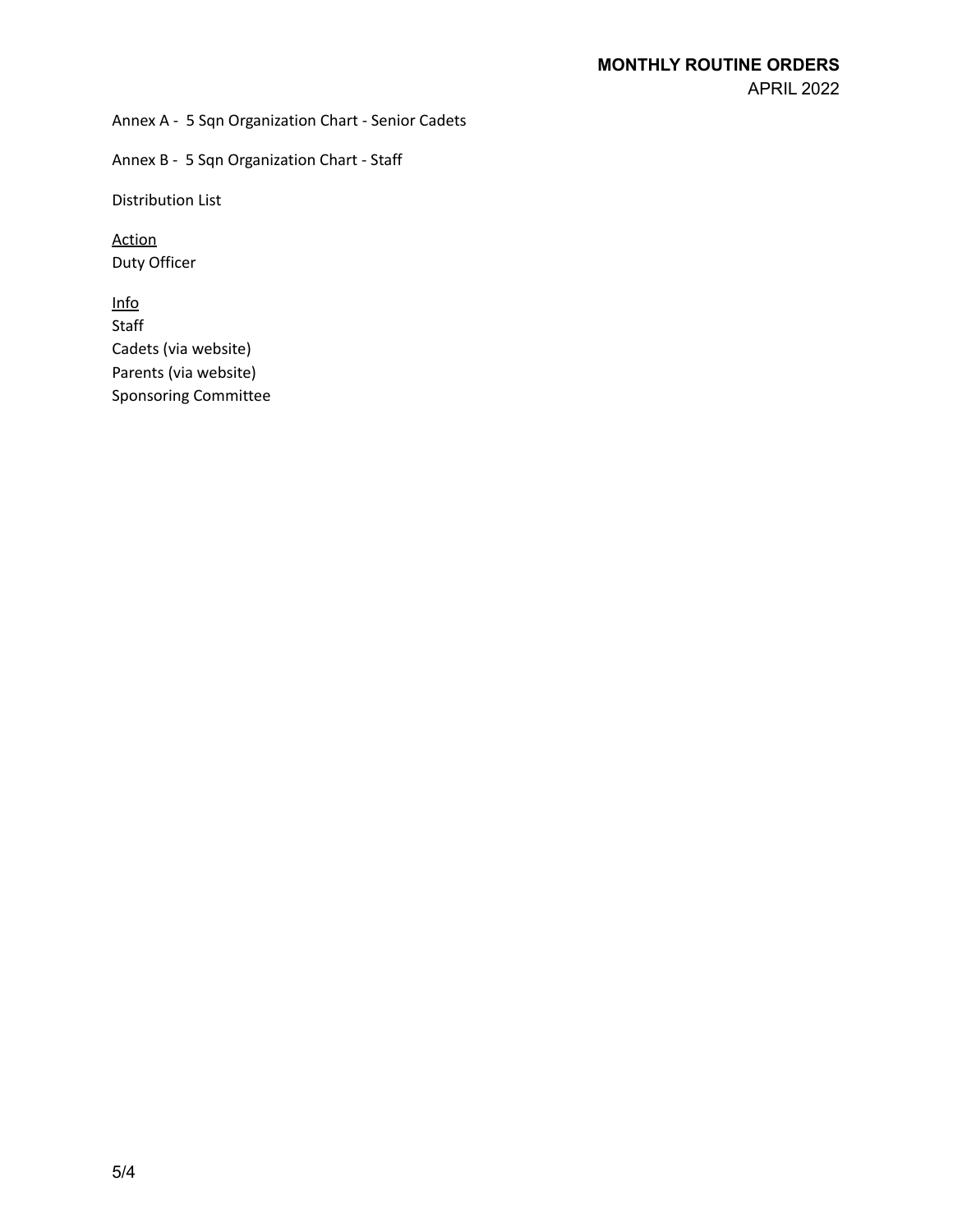**Annex A**